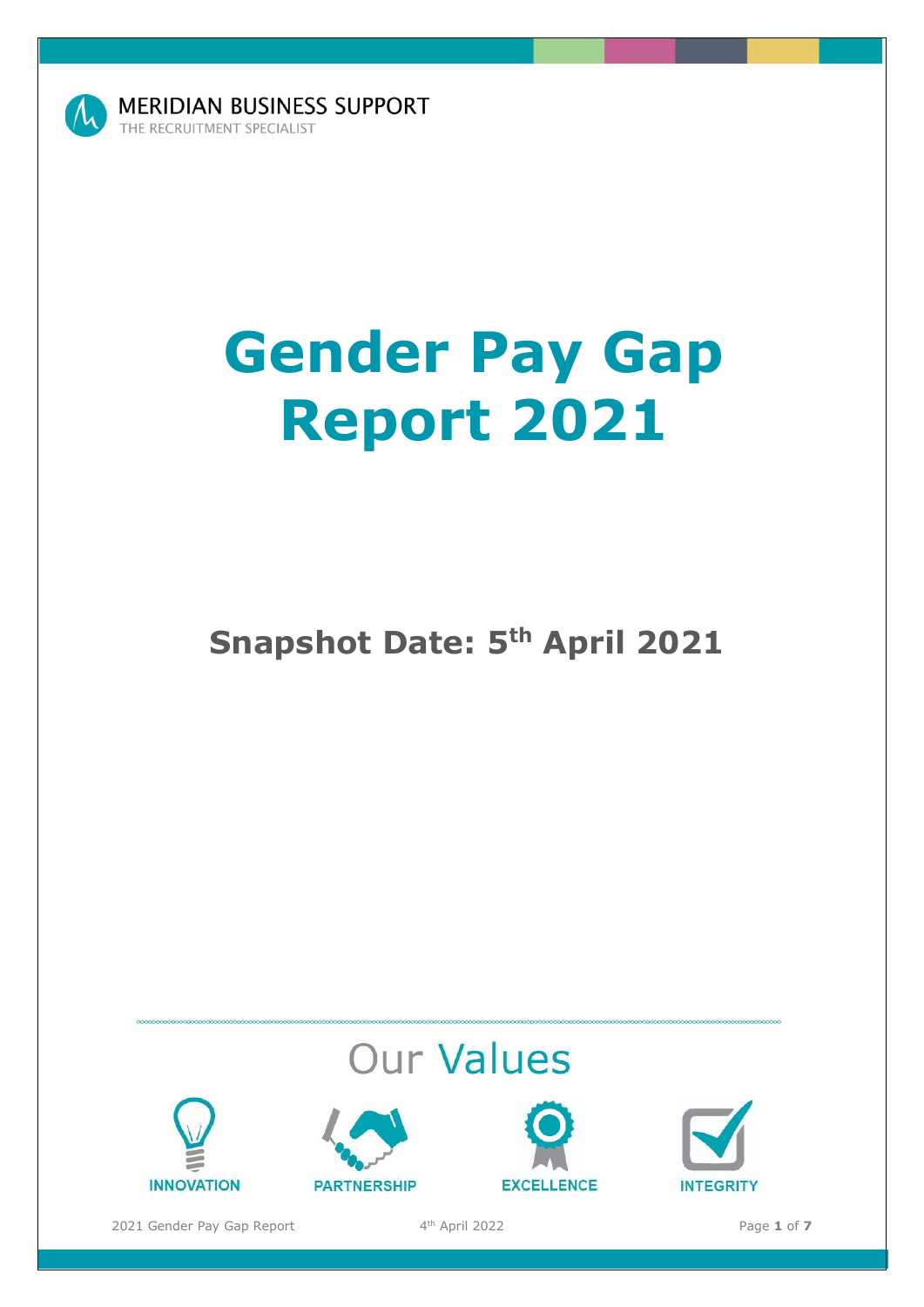# **Forward**

At Meridian Business Support (Meridian) we believe that everyone, whatever their role, makes a valuable contribution towards the success of our business. In turn we ensure that everyone is rewarded fairly for the work that they do and has access to the same opportunities to develop and grow. We believe in being an inclusive and diverse organisation where anyone can reach their full potential.

# **What is the Gender Pay Gap?**

The gender pay gap measures the difference in average hourly pay between men and women across all levels of seniority in a company and is expressed as a percentage of men's pay. A positive percentage means that the average hourly pay for men is higher than that of females, whilst a negative percentage indicates that the average hourly pay for females is higher. It does not measure equal pay, which refers to how much a man or a woman is paid for doing the same or similar role.

## **Our Results**

For the purpose of the Gender Pay Gap Regulations, we are required to report on Meridian Business Support Ltd. The results below include Meridian's permanent employees and its temporary workers who were engaged on either a Contract for Services or Employment Contract, on the snapshot date of 5<sup>th</sup> April 2021.

On the snapshot date, Meridian employed 209 permanent employees, of whom 79 were males and 130 were females. All permanent employees are paid on a monthly basis and most are eligible to participate in a relevant profit share scheme.

On the same date, 4,742 temporary workers were engaged on either a Contract for Services or an Employment Contract. Of these, 2,902 were males and 1,840 were females. Temporary workers are paid on a weekly basis and none receive any bonus. Whilst it is the end user client who dictates the rates of pay, Meridian along with its clients, ensures that temporary workers are paid the same hourly rate irrespective of gender.

The mean gender pay gap has reduced from 1.8% to 0.3% which means the gap between the hourly rates for males and females has narrowed. Considering we employ a significantly higher proportion of males than females, this will impact the mean result so the gap may even be less than reported in reality. The median gender pay gap has also reduced from 3.2% to 2.3% meaning the mid point salaries for males and females were much closer on the snapshot date.

Overall across the whole of the business we have seen positive movements in 2021 over 2020 suggesting that the pay gap has narrowed. This report analyses both the combined results for Meridian as a whole including its temporary workers as well as the results for Meridian's permanent employees. This is because the results vary when looked at individually.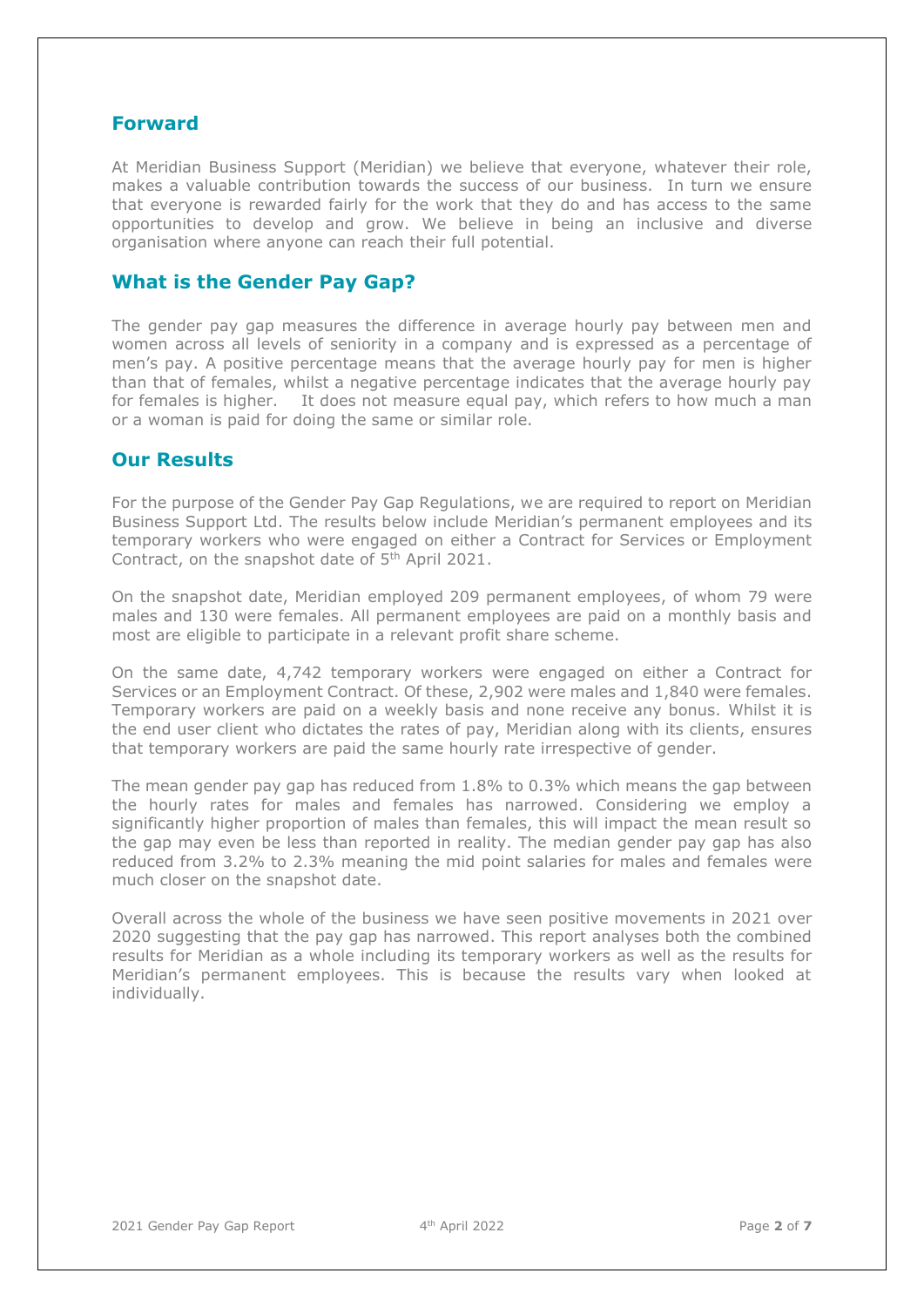#### **2021 & 2020 Gender Pay Gap Results**

|                                | <b>Employees</b> |       | <b>Temps</b> |       | <b>Combined</b> |       |
|--------------------------------|------------------|-------|--------------|-------|-----------------|-------|
|                                | 2021             | 2020  | 2021         | 2020  | 2021            | 2020  |
| % Male                         | <b>37.8%</b>     | 34.6% | 62.4%        | 63.5% | 61.2%           | 61.3% |
| % Female                       | 62.2%            | 65.4% | <b>37.6%</b> | 36.5% | 38.8%           | 38.7% |
| <b>Mean Gender Pay Gap</b>     | 7.6%             | 20.4% | 3.3%         | 1.8%  | 0.3%            | 1.80% |
| <b>Median Gender Pay Gap</b>   | 9.5%             | 14.4% | 3.2%         | 2.6%  | 2.3%            | 3.2%  |
| <b>Mean Gender Bonus Gap</b>   | 50.1%            | 37.7% | n/a          | n/a   |                 |       |
| <b>Median Gender Bonus Gap</b> | 6.08%            | 41.3% | n/a          | n/a   |                 |       |
| % males receiving bonus        | 83.3%            | 79.5% | n/a          | n/a   |                 |       |
| % females receiving bonus      | 85.4%            | 81.5% | n/a          | n/a   |                 |       |

# **Population by Pay Quartiles**

**Combined results**

These quartiles depict the pay rates from the highest to the lowest for all permanent employees and temporary workers, split into four equal sized groups and with the percentage of males and females in each group. The total population is 4,951 employees and workers, of whom 38.8% are female.

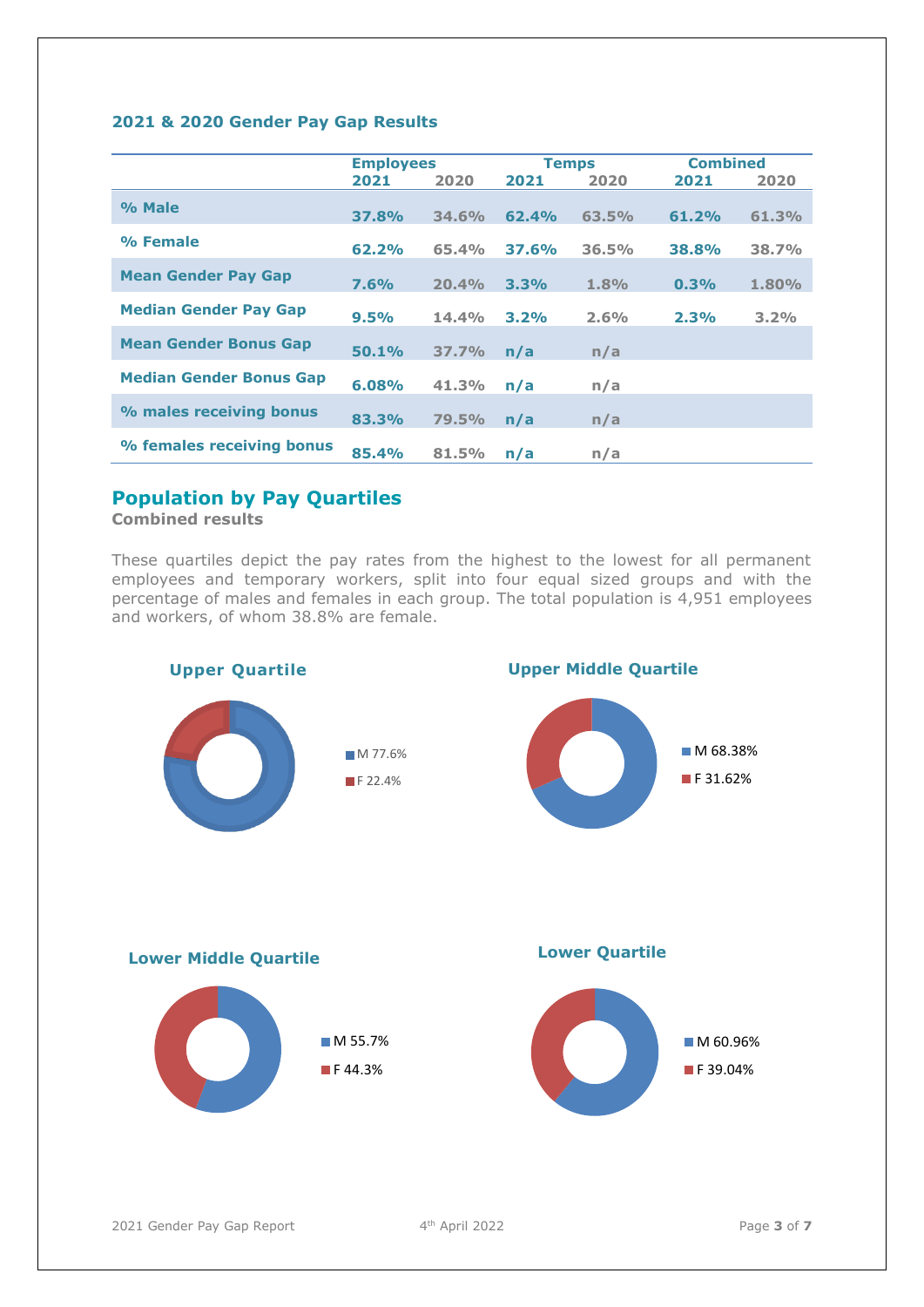When analysing the combined results, out of a total of 4,951 employees and workers who fall under the scope of the Gender Pay Gap Reporting, 4.4% of this population are permanent Meridian employees.

When looking at the results for Meridian permanent employees on their own, the results are significantly different to those of the combined results. In light of this, the rest of the report will focus on the results for permanent employees as this is believed to be more meaningful for Meridian.

# **Population by Pay Quartiles**

**Permanent employees** 

These quartiles depict the pay rates from the highest to the lowest for all permanent employees, again split into four equal sized groups and with the percentage of males and females in each group. Out of the total population of 209 employees, 62.2% are female.



|                                 | 2021  |       | 2020  |       |  |
|---------------------------------|-------|-------|-------|-------|--|
|                                 | M     | F     | M     | F     |  |
| <b>Upper</b><br><b>Quartile</b> | 48.1% | 51.9% | 47.1% | 52.9% |  |
| <b>Upper Middle</b><br>Quartile | 43.4% | 56.6% | 36.0% | 64.0% |  |
| <b>Lower Middle</b><br>Quartile | 30.8% | 69.2% | 37.3% | 62.7% |  |
| Lower<br>Quartile               | 28.9% | 71.1% | 23.5% | 76.5% |  |

2021 Gender Pay Gap Report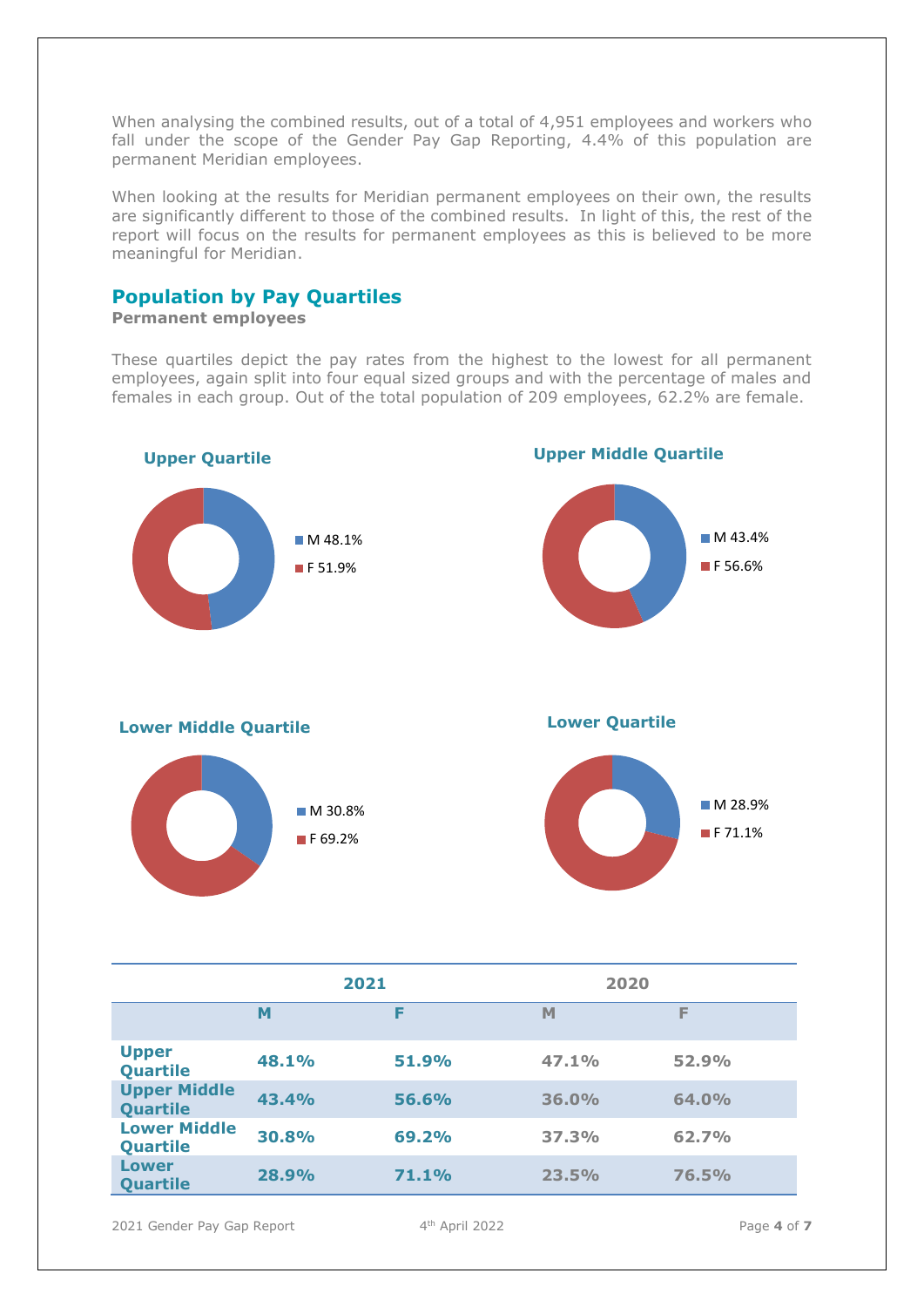Whilst the proportion of males to females in the upper quartile and upper middle quartile have increased, there remains a higher proportion of females to males in both groups. In the lower quartile, the percentage of males has increased by 5.4% whilst the percentage of females in the lower middle quartile has increased suggesting a shift between the two groups.

Whilst the majority of the most senior roles in the business are held by males, females are well represented in other senior roles. The ratio of males to females on Meridian's Board is 3:1 and following the promotion of two female Senior Managers to the Senior Leadership Team in April 2021, the ratio of males to females became 7:3, a change from 7:1. In addition, females are well represented in Head of Department and Operational Management roles across the business with the ratio of males to females being 7:10.

Whilst there remains a higher proportion of females in both the lower middle and lower quartiles in 2021, this is attributable to the fact Meridian employs more females than males, the percentage of females being 62.2% in 2021. Meridian offers flexible working to all of its employees which enables them to achieve the right balance between work and family life; this flexibility is mainly requested by females. 38 of our people work part time, 18.2% of the working population, with 36 of these being female (27.7% of the female population). Whilst 6 of our part time female employees are in management positions, 12 are in admin support roles which typically attract a lower hourly rate of pay than operational fee earners.

|                                | 2021  | 2020  | <b>Difference</b> |
|--------------------------------|-------|-------|-------------------|
| % Male                         | 37.8% | 34.6% | 3.2%              |
| % Female                       | 62.2% | 65.4% | $-3.2%$           |
| <b>Mean Gender Pay Gap</b>     | 7.6%  | 20.4% | $-12.8%$          |
| <b>Median Gender Pay Gap</b>   | 9.8%  | 14.4% | $-4.6%$           |
| <b>Mean Gender Bonus Gap</b>   | 50.1% | 37.7% | 12.4%             |
| <b>Median Gender Bonus Gap</b> | 6.08% | 41.3% | $-35.2%$          |
| % males receiving bonus        | 83.3% | 79.5% | 3.8%              |
| % females receiving bonus      | 85.4% | 81.5% | 3.9%              |

# **Comparison of 2021 & 2020 Results for Permanent Employees**

# **Hourly Rate of Pay**

The mean gender pay gap for permanent employees is 7.6% which is below the national average of 7.9% as stated by the Office National Statistics (ONS) 2021 figures. Like many other UK companies, we recognise that this percentage is largely attributable to the fact that we have more males employed in Senior Leadership roles and more females in more administration and resourcing type roles which typically have a lower rate of hourly pay.

The above comparison of results between 2021 and 2020 shows that there have been positive reductions in both the mean and median gender pay gap, whilst the proportion of females to males employed has decreased by 3.2% however this remains significantly higher than males. During the course of the reporting period, 3.8% of our people were promoted, of whom 62.5% were female which accounts in part for the reduction in mean and median gender gaps. In the 12 months leading up to the snapshot date, there was a significant decrease in promotions when compared to the prior year, which was almost entirely due to the pandemic and its impact on the business. Had this not been case, the number of promotions is likely to have been higher which would have had a further impact on the figures.

2021 Gender Pay Gap Report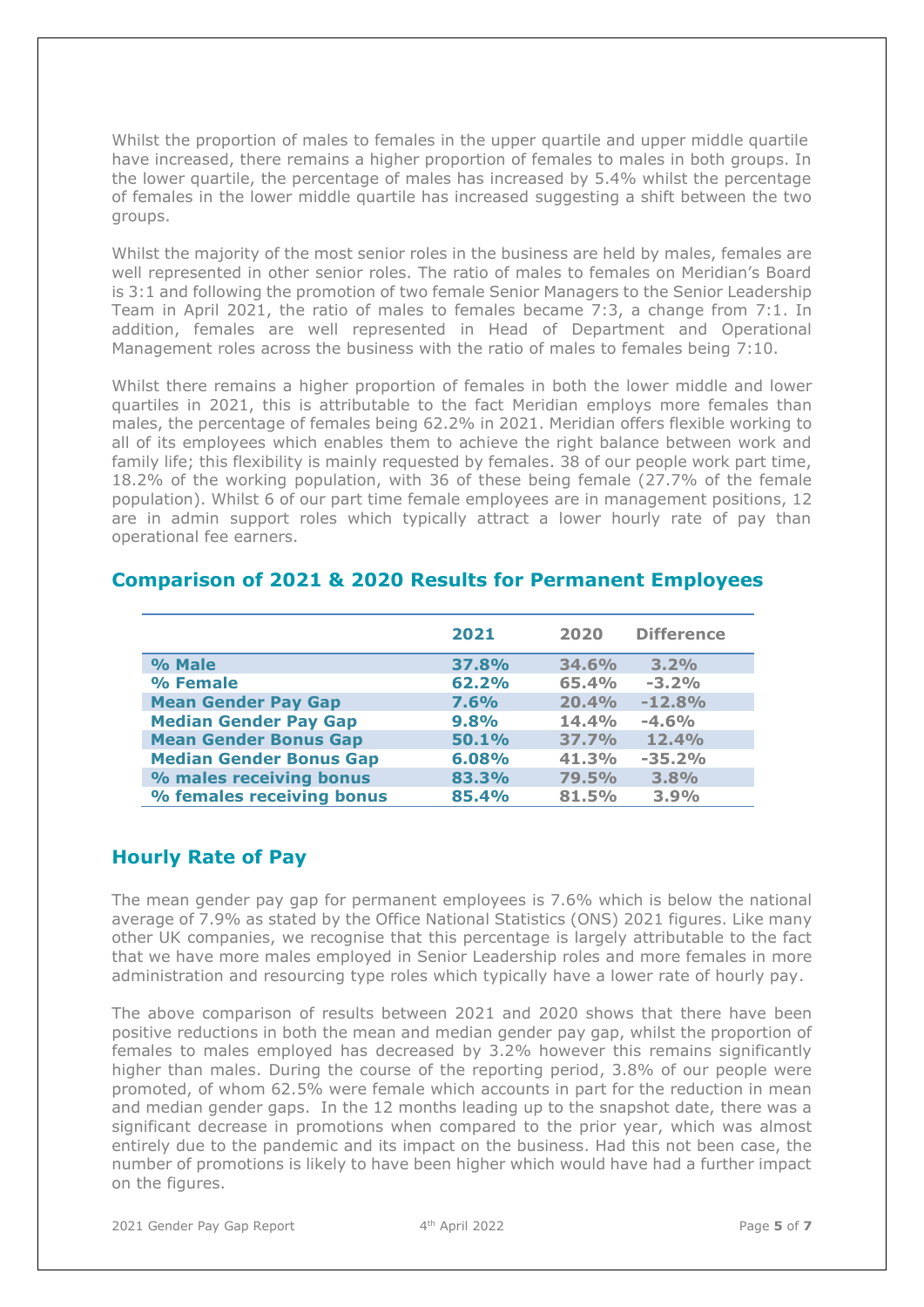Decisions to promote and recruit are always based on skills and ability, irrespective of gender.

## **Bonus Pay**

All our people make a valuable contribution to our business and it is important to us that everyone is rewarded fairly for their performance. For those in client facing operational roles, there are standard profit share schemes for each job type which everyone in that job type participates in, irrespective of gender. The quantum of the bonus earned is dependent upon individual performance.

For support roles, profit share is calculated on the overall performance of the business or relevant team, not on individual performance and is applied to every support role regardless of gender.

During the reporting period the proportion of both males and females receiving profit share rose from 79.5% and 81.5% respectively to 83.3% and 85.4%. This is attributable to many factors including an investment in the development of our people, more effective performance management and an overall improvement in business and individual performance.

There have been notable changes to the bonus pay gap in 2021. Firstly, the mean bonus pay gap has increased by 12.4% to 50.1%. This can be explained by exceptional performance in some areas of the business which have had a direct impact on the overall figures. When you look at the median bonus pay gap however, this has fallen significantly by 35.2% to 6.08% which suggests the difference in bonus being received by males and females has narrowed overall.

# **Commitment to Bridging the Gender Pay Gap**

At Meridian we recognise that being an inclusive and diverse employer is not just the right thing to do, it is also good for our business. We are committed to attracting and retaining the best talent, regardless of gender, so we can continue to provide an excellent service to our clients. Meridian is somewhere where people can fulfil their potential regardless of their gender, education or background.

This ethos is reflected in our track record of supporting our females return to work following periods of maternity leave. Over the reporting period, six of our people took maternity leave, all of whom returned to their roles after their maternity leave ended. Four of these returners successfully applied for flexible working which helped facilitate their return to work and achieve a balance between work and home life.

Since the advent of the pandemic and the enforced requirement to work remotely, Meridian has become more agile as a result, particularly with regards to working location and flexibility in how the job is carried out. Subsequent enhancements to our Flexible Working Policy to incorporate remote and flexible working on a permanent basis has allowed us to continue to offer the benefits of this to many of our employees. This style of working is particularly helpful to people with caring responsibilities, a significant proportion of whom tend to be female. We have already seen the positive impact of this in retaining and developing our talent. Pre pandemic only 3.8% of employees worked remotely or partly remotely, however this has increased to 45%, 63.8% of whom are female. One of the consequences of the pandemic is that it has transformed the way we work which has had a very positive impact on flexibility and we will continue to develop this going forward.